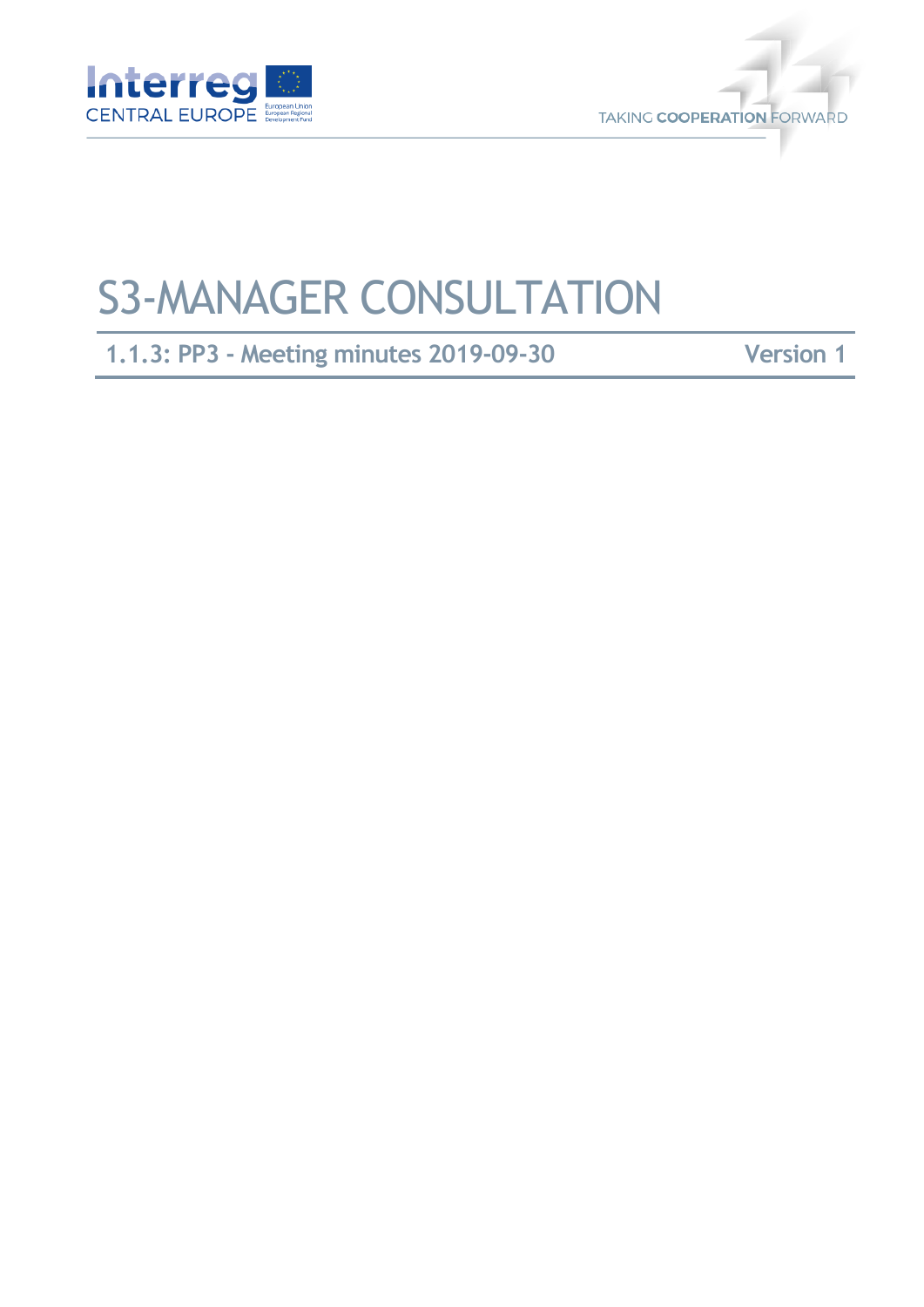



| <b>Participants</b> | Kerstin KOREN (S3 Manager Lower Austria)<br>Simone HAGENAUER (Project Manager, RIS3)<br>Klaus NAGELHOFER (Technopol Manager)<br>Reinhard STREIMELWEGER (Francisco Josephinum)<br>Jürgen KARNER (Francisco Josephinum) |
|---------------------|-----------------------------------------------------------------------------------------------------------------------------------------------------------------------------------------------------------------------|
| Date of meeting     | Sept. 30 <sup>th</sup> , 2019                                                                                                                                                                                         |
| Location            | ecoplus, Lower Austrian business agency<br>St. Pölten                                                                                                                                                                 |

### **14:00**

- Introduction of TransFarm project
- Explanation, why S3 Managers are involved
- What are regional / national authorities doing to support the regional industry operating in Precision Farming?

Ecoplus (the Lower Austrian business agency) operates so called Technopoles. One is located in Wieselburg, focusing on Agricultural Technology.

The Mechatronic Cluster incorporates Precision Farming technologies provided by the industrial sector.

Besides:

Maschinenring already operates PF machinery as know how center.

Agro-Innovation-Labs (RWA and BayWa) provide drone services.

Blade Scape offer drones for rent.

The S3-strategy is implemented in the regional Lower Austrian FTI strategy (research, technology, innovation). There are no specific subsidy schemes for PF, neither for farmer, nor for industry. But the FTI strategy of Lower Austria includes Industry 4.0, which includes PF-technology.

Other Federal Provinces do not focus on Agricultural Technology in their regional strategies.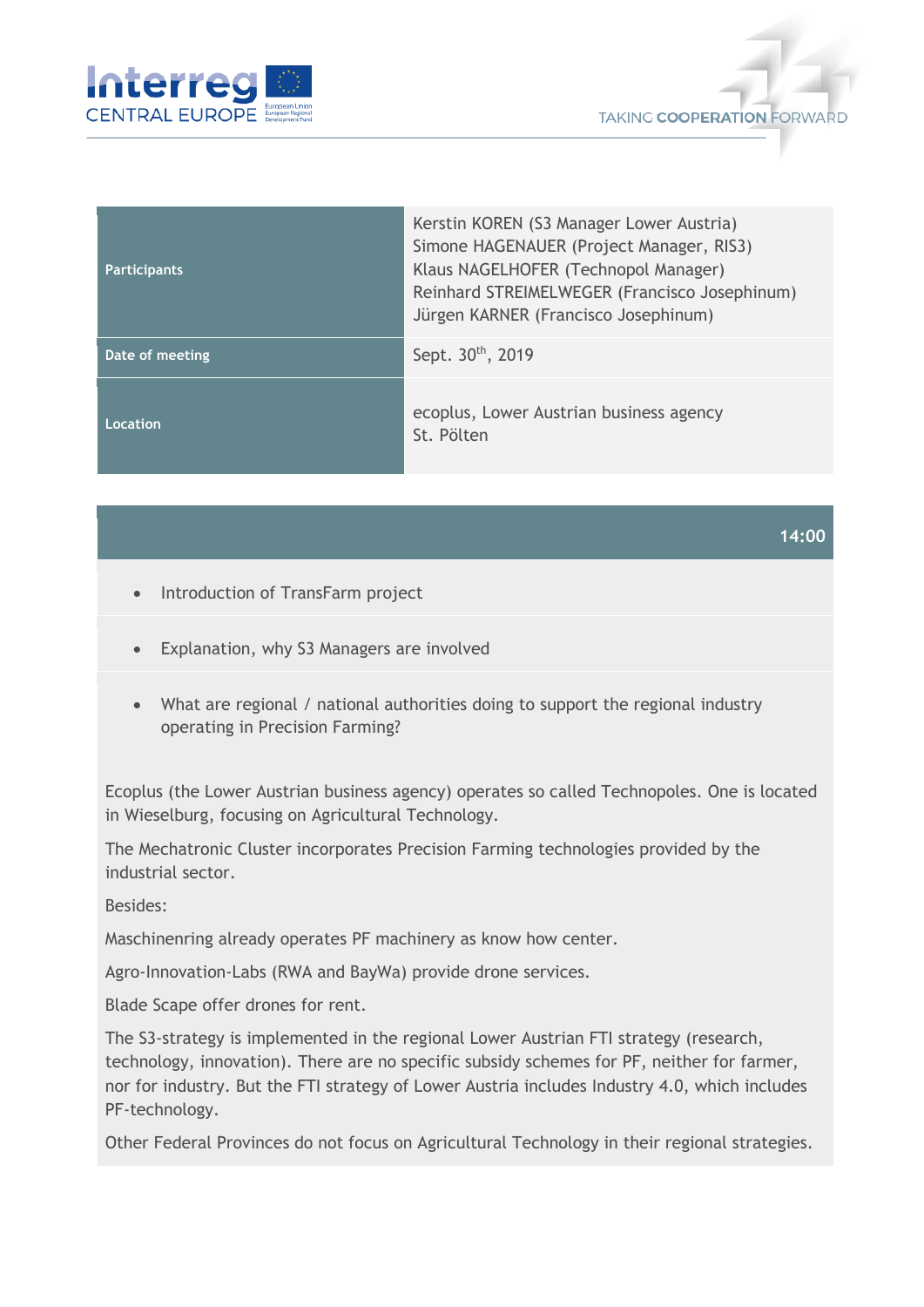



## Ask for numbers such as

- a. Existing supporting schemes
- b. Number of project financed
- c. Regional competence networks established
- d. M€ granted to innovation projects in PF

ad a) Subsidy scheme "Industry 4.0", financed by Lower Austria, not by EFRE

ad b) projects mainly carried out by Josephinum Research (Wieselburg, part of Francisco Josephinum), University of Natural Resources and Life Sciences (BOKU, Vienna), University of Veterinary Medicine (vetmed, Vienna), Austrian Institute of Technology (AIT, Klosterneuburg), Linz Center of Mechatronics (LCM, Linz). A certain number of projects financed could not be obtained.

ad c) regional competence networks are Technopol Wieselburg, Josephinum Research & BLT Wieselburg and Mechatronic Cluster

ad d) A certain value of granted innovation projects could not be obtained. ELER fond to support research and development in agriculture, with 20 % of whole budget. Share will be raised to 30 % in the future.

## Vision for the future (programming period 2021-2027)

The S3 strategy will be transformed in the Lower Austrian Business Strategy ("Wirtschaftsstrategie NÖ") in the Areas Digitisation, Big Data which also includes Smart Farming.

# Invitation to transnational seminar in Linz (03./04.12.2019)

Mr. Nagelhofer will attend meeting

Rossböck and Seidl from ÖROK will be invited, too.

Klaus Oberreiter and Iris Reingruber will be invited from Upper Austria.

Project Partners have to invite their local S3-Managers for seminar in Linz. – Info to Marco Meggiolaro

# Collaboration during case studies fixed

### **Open questions**

*Means regional strategy only Lower Austria?* 

*Is S3 Manager consultation necessary also in other provinces, which do not focus on PF?*

*Has the proposed future regional action plan to be signed by the local authorities? And is it obligatory for authorities?*